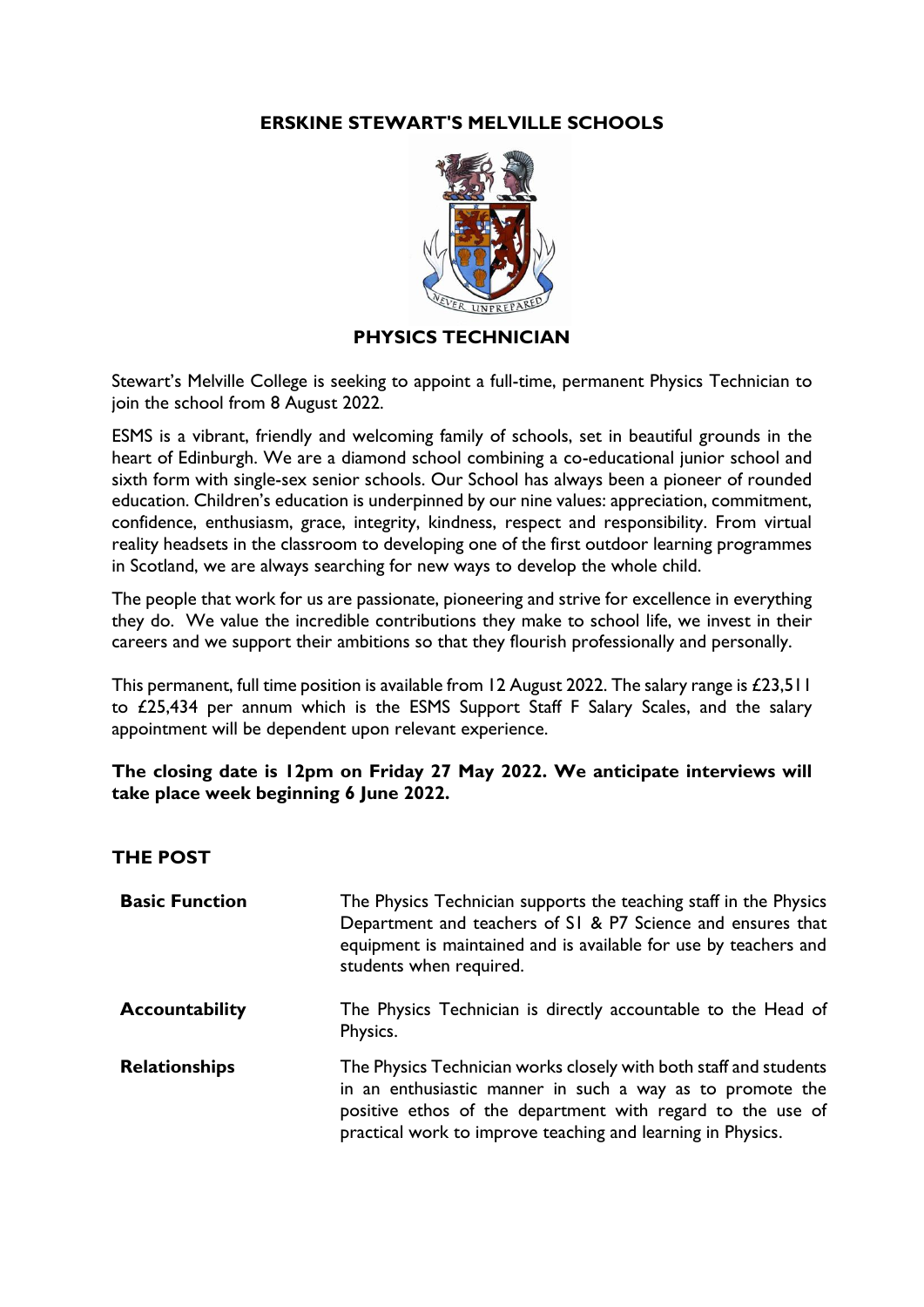# **RESPONSIBILITIES**

#### Main duties

- To help teachers with their day-to-day work in providing them with the required equipment from the stores using a shared online ordering system
- To set up and dismantle apparatus (including ICT and interfacing equipment) in laboratories when appropriate
- To design, construct and modify equipment and apparatus for use in experiments
- To maintain and repair apparatus and equipment, to ensure it remains in good order and in a safe condition
- To maintain stock levels and complete purchase orders for final approval by the Head of **Department**
- To stay up to date on new developments and safety regulations, using new technology where appropriate
- To undertake any other relevant duties required by the Head of Department
- To work closely with the Head of Department in producing an annual departmental budget and monitoring expenditure.

#### Routine duties

During the school term:

- To assist with the setting out, assembling, dismantling, clearing away and cleaning of demonstration and class apparatus and equipment in the laboratories
- To make regular safety checks on equipment, e.g. mains leads, Bunsen tubing
- To manage the Department's Radioactive sources in accordance with the most up to date regulations
- In conjunction with the Head of Department, write and review risk assessments for new and existing equipment and experiments
- To repair and maintain apparatus and equipment and construct new mechanical, electrical and electronic apparatus, including the use of soldering equipment
- To unpack and check apparatus, equipment and materials delivered to the Department
- To keep stock and breakage records and to indicate necessary replacements
- To assist the teaching staff and pupils in the use of apparatus and equipment during demonstrations and project work
- Safe Disposal of hazardous substances and electrical equipment
- To update classroom display materials

During the school holidays:

- To check and maintain apparatus and equipment, including liaison with the Estates Department in relation to statutory maintenance, examination and test requirements.
- To replenish materials
- To modify or construct equipment for use in experiments.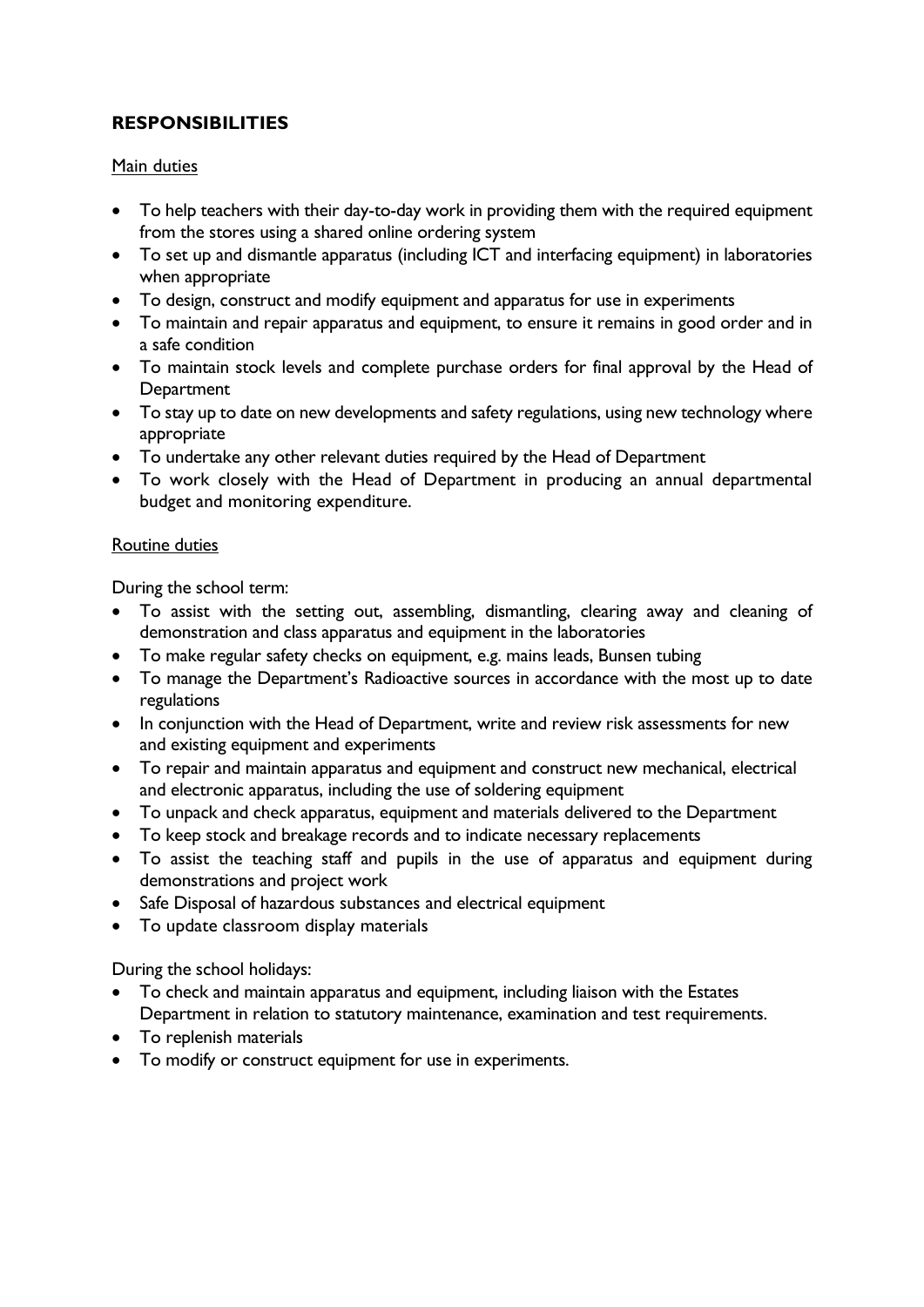# **EXPERIENCE, SKILLS AND ATTRIBUTES**

|                                                 | <b>Essential Criteria</b>                                                                                                                                                                                                                                                                                                                                                                                                                | <b>Desirable Criteria</b>                                                       |
|-------------------------------------------------|------------------------------------------------------------------------------------------------------------------------------------------------------------------------------------------------------------------------------------------------------------------------------------------------------------------------------------------------------------------------------------------------------------------------------------------|---------------------------------------------------------------------------------|
| <b>Experience</b>                               | Previous Technician experience<br>٠<br>covering responsibilities detailed<br>above, or suitable Physics                                                                                                                                                                                                                                                                                                                                  | Experience of<br>$\bullet$<br>working in an<br>education                        |
|                                                 | diploma or degree<br>Demonstrable experience in<br>$\bullet$<br>similar roles including laboratory<br>experience                                                                                                                                                                                                                                                                                                                         | environment<br><b>Previous Physics</b><br>$\bullet$<br>Technician<br>experience |
| <b>Skills/Abilities/</b><br><b>Competencies</b> | Understands and can<br>$\bullet$<br>demonstrate experience of safe<br>working in a laboratory<br>environment<br>Proficient in the full Microsoft<br>$\bullet$<br>Office package, specifically Word<br>and Excel<br><b>Excellent communication skills</b><br>(orally and in writing)<br><b>Experience of building</b><br>professional relationships with<br>internal and external<br>stakeholders (e.g. prospects and                     |                                                                                 |
|                                                 | volunteers)<br>Excellent interpersonal and<br>$\bullet$<br>communication skills (orally and<br>in writing), with an ability to<br>handle sensitive and confidential<br>information<br>Ability to use initiative, multi-<br>٠<br>task and prioritise own<br>workload with good attention<br>to detail<br>Strong planning and<br>organisational skills with the<br>ability to meet deadlines whilst<br>working with conflicting<br>demands |                                                                                 |
|                                                 | Independent, self-motivated and<br>organised, with an ability to<br>work as part of a team                                                                                                                                                                                                                                                                                                                                               |                                                                                 |
| <b>Personal</b><br><b>Attributes</b>            | High professional and personal<br>$\bullet$<br>standards<br>Workplace flexibility and a<br>willingness to adapt to change<br>with regards to how and when<br>work is progressed                                                                                                                                                                                                                                                          | Commitment to<br>continuous<br>professional<br>development                      |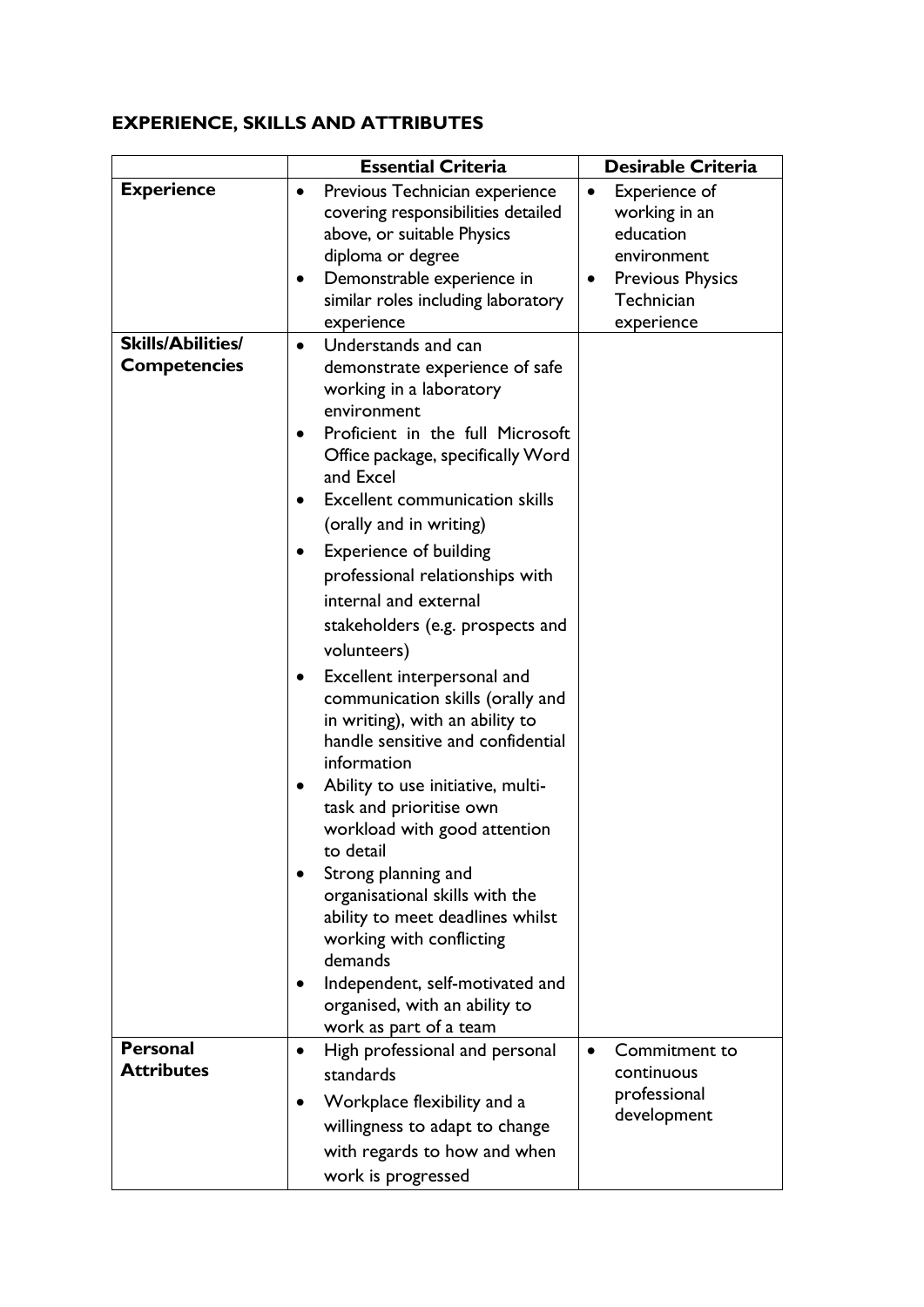|  | <b>Commitment to the ESMS</b> |  |
|--|-------------------------------|--|
|  | values                        |  |

# **THE DEPARTMENT**

The Physics Department consists of three full-time teachers, one part-time teacher with a full-time, fully qualified technician in support. It is a well-resourced department with 4 teaching laboratories, 2 prep rooms, 2 storerooms and a technician's room.

Four laboratories are fitted with Promethean ActivPanel.

The department places great emphasis on pupils experiencing stimulating and purposeful practical work to complement the theoretical material. To this end, the department is wellequipped with a wide variety of physics apparatus.

All pupils study Science in S1 and teachers in the Physics Department take a share in this teaching. All pupils study Physics in S2 and a minimum of one science at National 5 level in S3 and S4. The department currently offers Higher Physics in S5 and Advanced Higher in Sixth Form. With Physics being a popular subject choice, the uptake of courses is high and the Department has an excellent record of results in external examinations.

# **REMUNERATION AND OTHER CONSIDERATIONS**

As an equal opportunities employer, ESMS is committed to the equal treatment of all current and prospective employees and does not condone discrimination on the basis of age, disability, sex, sexual orientation, pregnancy and maternity, race or ethnicity, religion or belief, gender identity, or marriage and civil partnership. We aspire to have a diverse and inclusive workplace and strongly encourage suitably qualified applicants from a wide range of backgrounds to apply and join ESMS.

| <b>Role</b>          | This is a full time, permanent role available from 8 August 2022.                                                                                                                                             |  |  |
|----------------------|---------------------------------------------------------------------------------------------------------------------------------------------------------------------------------------------------------------|--|--|
| <b>Hours of Work</b> | The hours of work are Monday to Friday, 8.30am to 4.30pm with 45<br>minutes unpaid for lunch, totaling a paid working week of 36.25 hours.                                                                    |  |  |
| Location             | The postholder will be based at Stewart's Melville College on<br>Queensferry Road.                                                                                                                            |  |  |
| <b>Salary</b>        | The salary will reflect qualifications and relevant experience. The starting<br>salary will be from £23,511 to £25,434 per annum (ESMS Support Staff F<br>Scales). Salaries are reviewed annually on 1 April. |  |  |
| <b>Holidays</b>      | Annual holiday entitlement is 30 days annual leave plus 10 days statutory<br>holiday at Christmas and Easter, when the Schools are closed. The<br>Schools' holiday year runs from January to December.        |  |  |
| <b>Pension</b>       | The successful applicant will be enrolled automatically into the Merchant<br>Company Stakeholder Pension Scheme.                                                                                              |  |  |